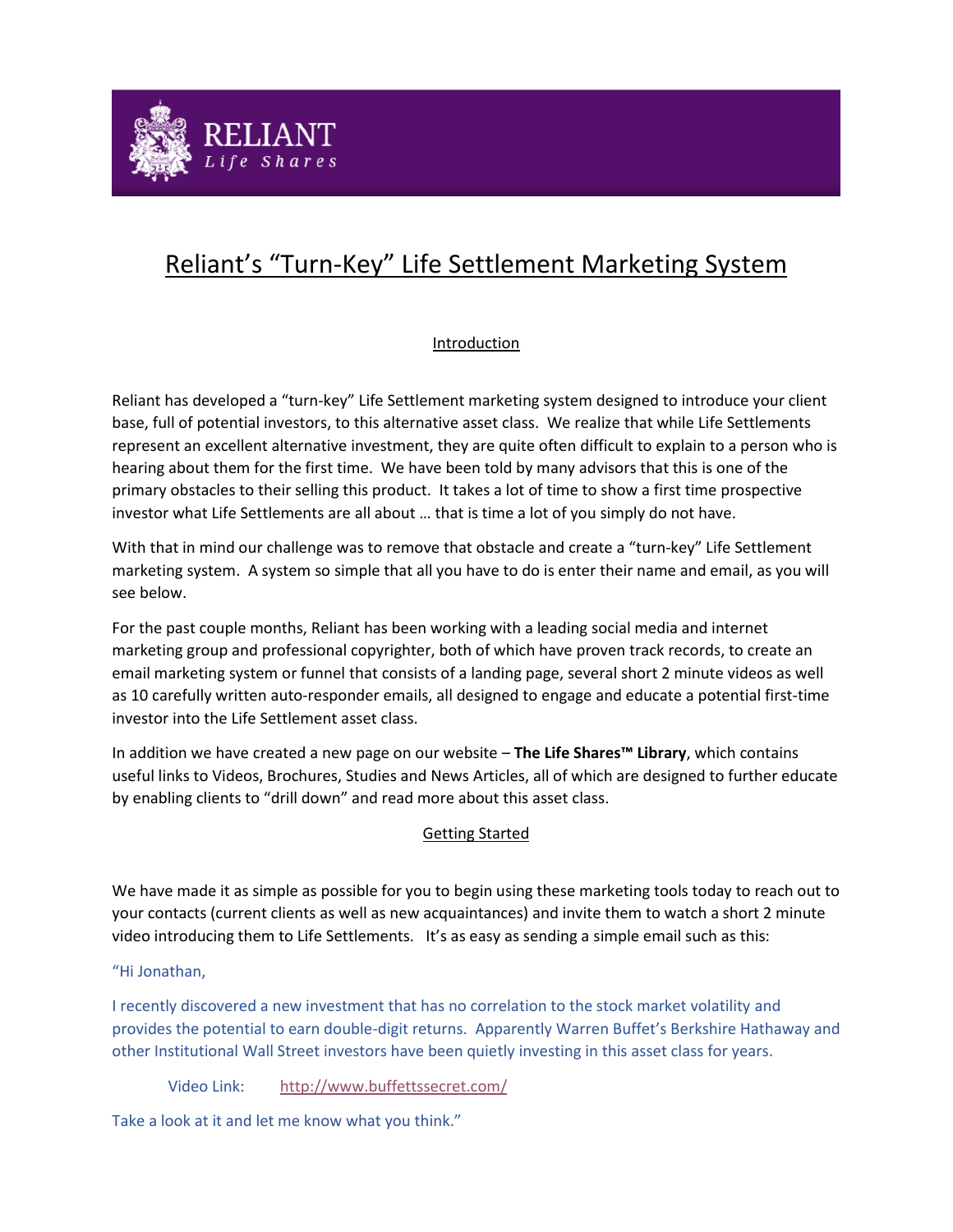We believe this short video will spark an immediate interest from your contact causing them to inquire and learn more about this unique asset class. They might call you, reply to your email, or simply do nothing. For those that don't respond, we have designed 10 auto-responder emails that will be sent to them over the next 10 days, which I will show you below.

# How the Email Funnel Works

You should thoroughly familiarize yourself with this email funnel and how it works so that you can respond to any questions one of your clients might have.

### **Step 1** – Landing Page

The first step is for the client to click on the link [\(http://www.buffettssecret.com/\)](http://www.buffettssecret.com/). Once they do that they will see our Landing Page:



This page was designed by our marketing team using LeadPages.net, which has the highest conversion rates on the net.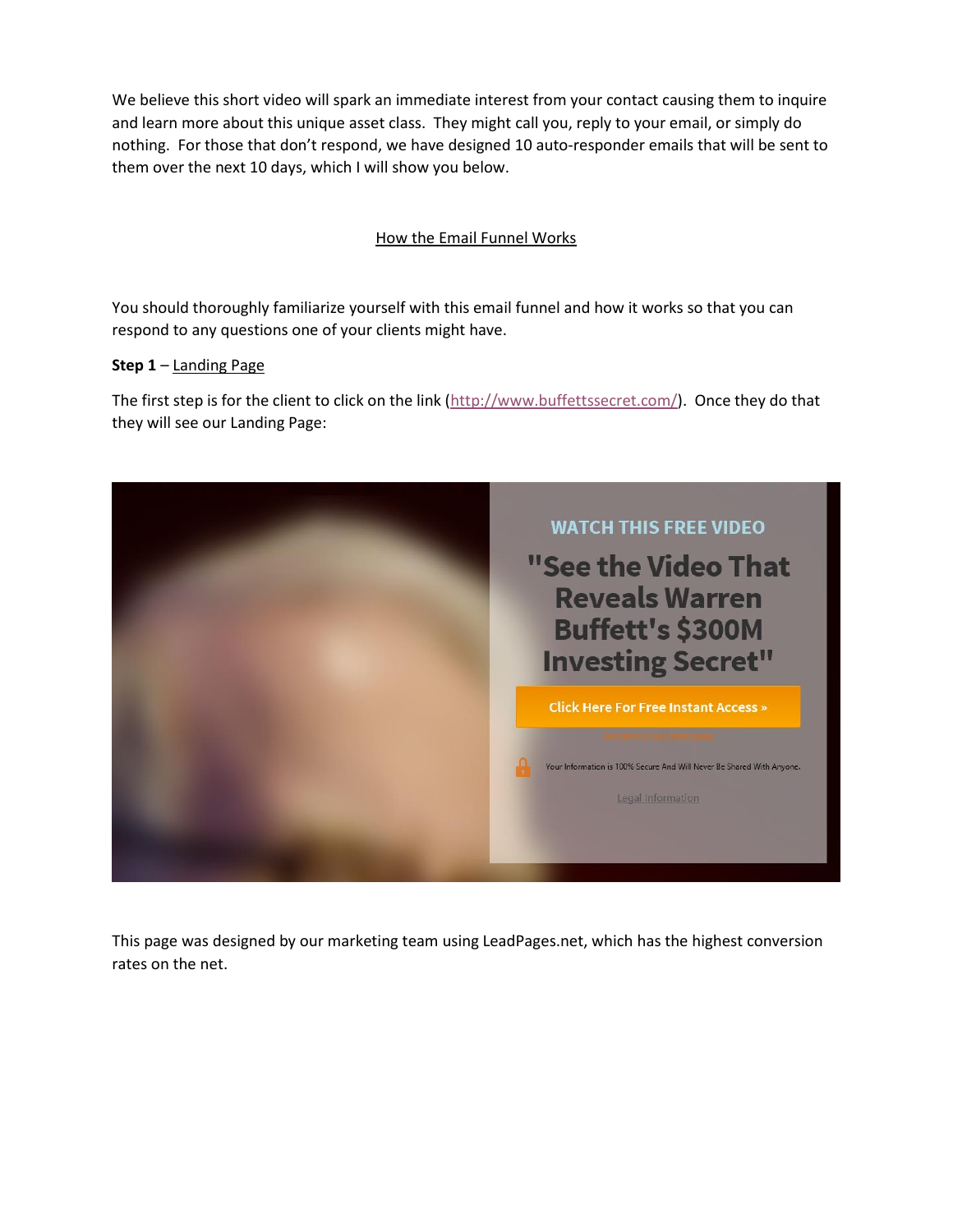# **Step 2** – The Funnel

When the user clicks on the orange box "Get Free Instant Access" they will be prompted to enter their email address:



By entering their email address they will now get 10 professionally written emails introducing them to Life Settlements:

- 1. Email #1 Subject: The Video You Requested
- 2. Email #2 Subject: How Safe Is Your Investment Portfolio?
- 3. Email #3 Subject: If You've Lost Money in This Market...
- 4. Email #4 Subject: Here's An Investment That GREW in 2008
- 5. Email #5 Subject: Double-Digit Returns, Limited Risk
- 6. Email #6 Subject: How It Works [Email 1 of 5]
- 7. Email #7 Subject: Market Stability [Email 2 of 5]
- 8. Email #8 Subject: Subject: Market Growth [Email 3 of 5]
- 9. Email #9 Subject: Investing In Action [Email 4 of 5]
- 10. Email #10 Subject: Our Company [5 of 5]

Below you will find the full text for all 10 emails, which we encourage you to read. Again, a client might have a question on one and you should be in a position to respond.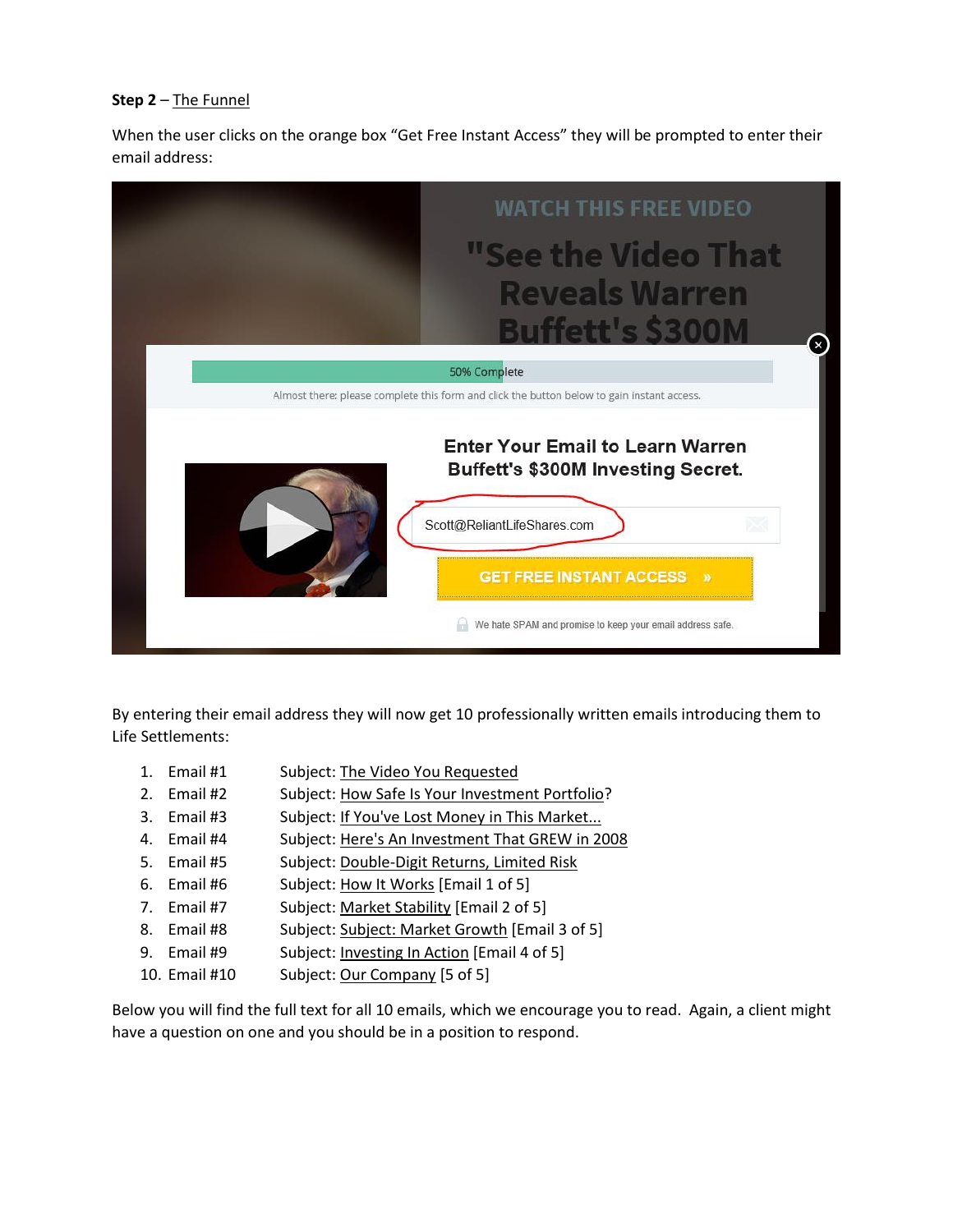## **Step 3** – The Video [\(http://reliantlifeshares.com/buffettsvideowatch/\)](http://reliantlifeshares.com/buffettsvideowatch/)

The video is a short 2 minute video designed to introduce the viewer to an asset class that has no correlation to the stock market.



**Step 4** – Do I Qualify? [\(http://reliantlifeshares.com/request-information/\)](http://reliantlifeshares.com/request-information/)

Halfway through the video, the viewer will be told that only qualified investors can participate. Per our marketing experts, most people want to see if they qualify. The "Check If I Qualify Now" link appears halfway through video as can be seen by this screenshot:



Once they click on "Check If I Qualify Now" they will be prompted with a Yes or No question.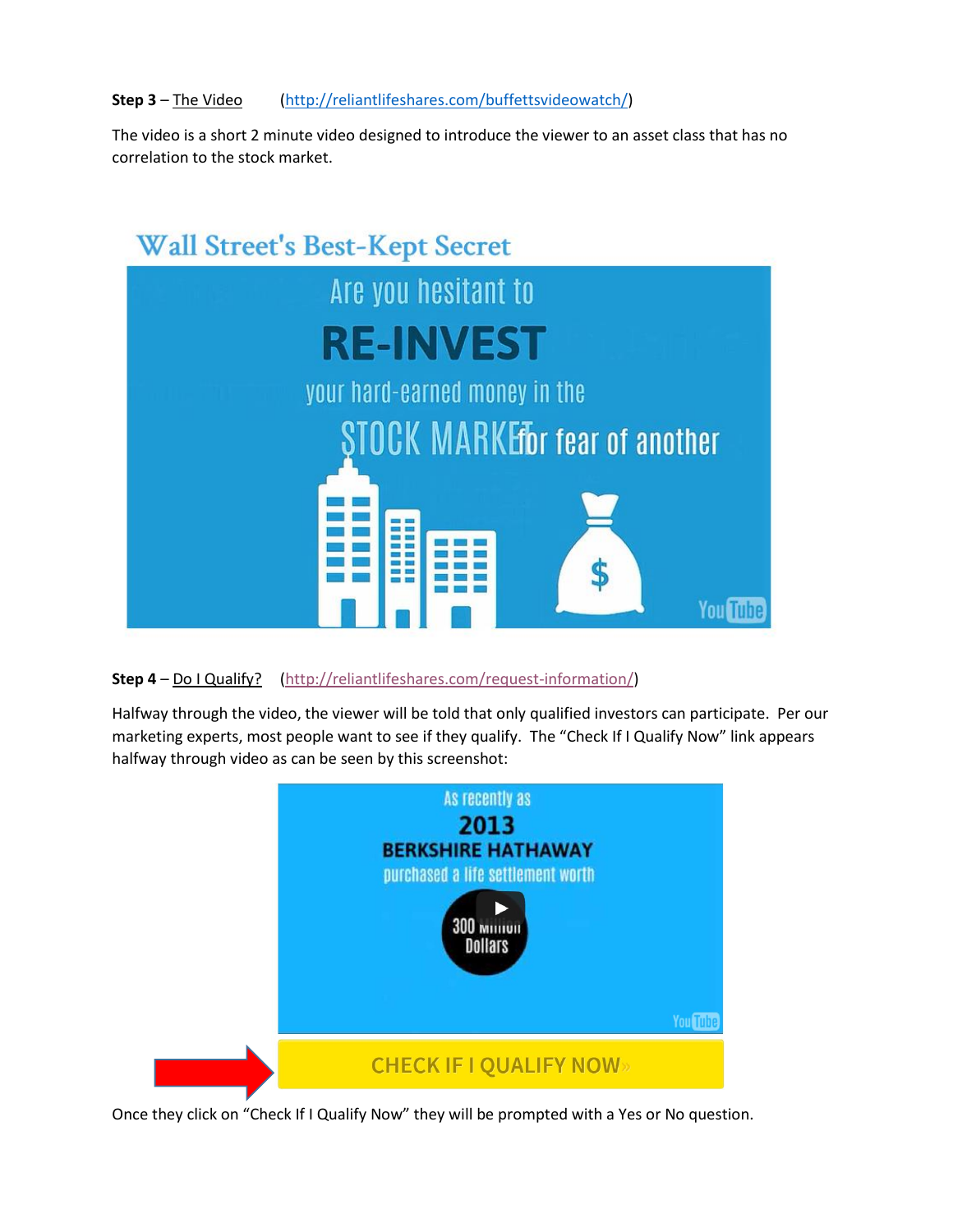# Thank you for your interest in Reliant Life Shares™ and welcome.

#### Do You Qualify? \*

Are you a California resident whose net worth exceeds \$250,000 excluding the fair market value of your home, home furnishings and automobiles?

 $\circ$  Yes

 $\circ$  No



investments in fractional life settlements are only available to investors who qualify.

Please enter your name and a preferred contact method. We will contact you to confirm your status and provide you with access to our inventory.

For more information about Life Shares™, View Our Life Shares™ Libary

Since launching this video 44% of every viewer who has watched the video has clicked to see if they qualify. Per our Social Media and Internet Marketing Experts this represents a very impressive conversion rate.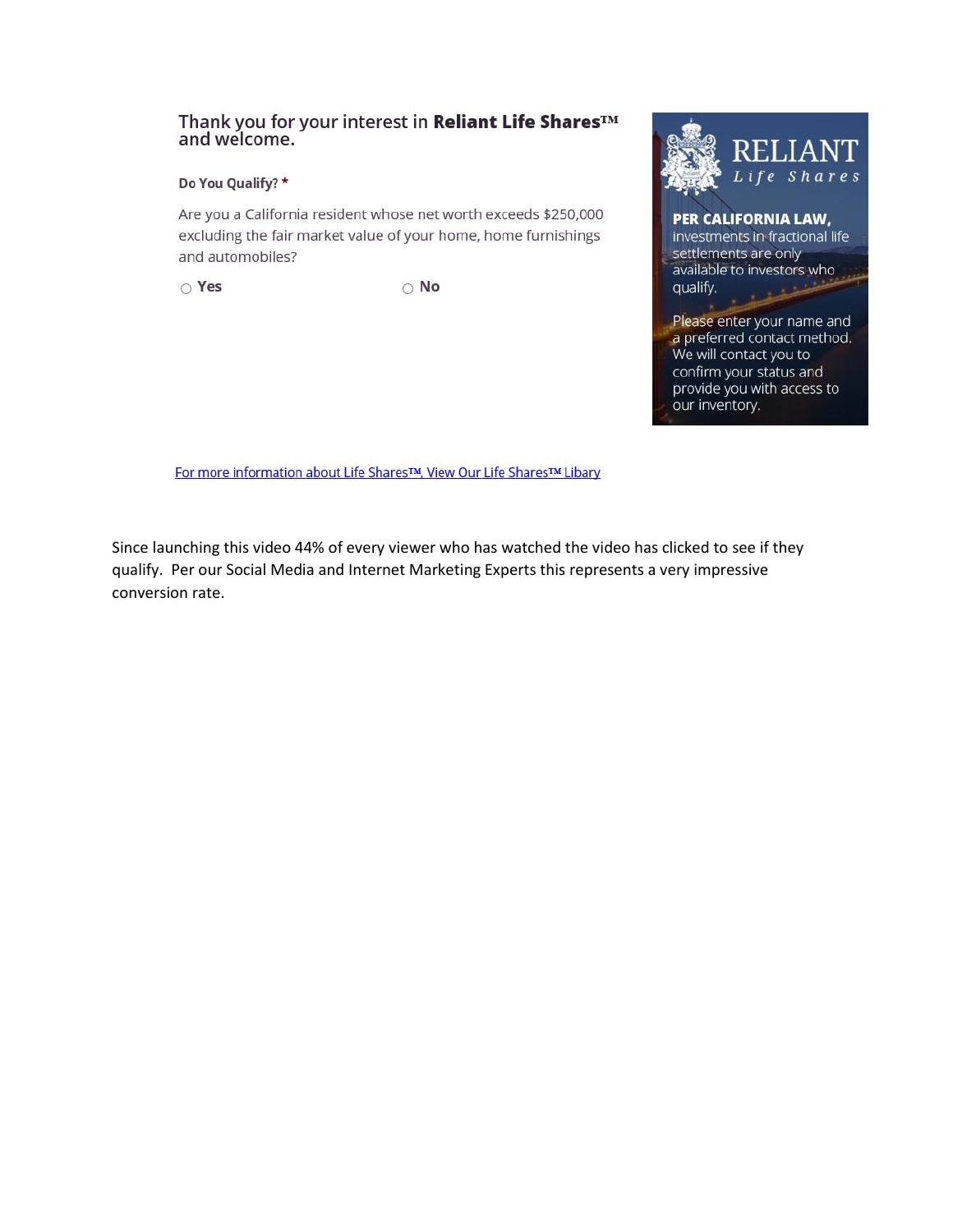Clicking on the Yes button will expand the page and prompt them to give us their name, email and/or telephone number and how they heard about us. Since everyone who has ended up at this page was referred by someone such as yourself, this is the place where they will enter who it was that referred them.

| ⊙ Yes                                    | $\circ$ No                                   |  |
|------------------------------------------|----------------------------------------------|--|
| <b>QUALIFICATION REQUEST.</b>            | FILL OUT THE FORM BELOW NOW TO COMPLETE YOUR |  |
| Full Name*                               |                                              |  |
| Email and/or Phone Number *              |                                              |  |
| <b>How Did You Hear About Us?</b>        |                                              |  |
| <b>Your Advisor</b>                      |                                              |  |
| <b>What is the Name of Your Advisor?</b> |                                              |  |
| <b>Questions or Comments</b>             |                                              |  |
|                                          |                                              |  |
|                                          | Submit                                       |  |

Since the initial emails are coming from you, your own contacts will respond directly to you most of the time, if not all. However, for those that don't, we want to make sure that any leads that come to us from you will be marked as "your clients." We of course will notify each time one of "your clients" completes a qualification request. This is the final conversion and a great opportunity for you. Obviously their interest is peaked and now you have an opportunity to see if this investment might work for them.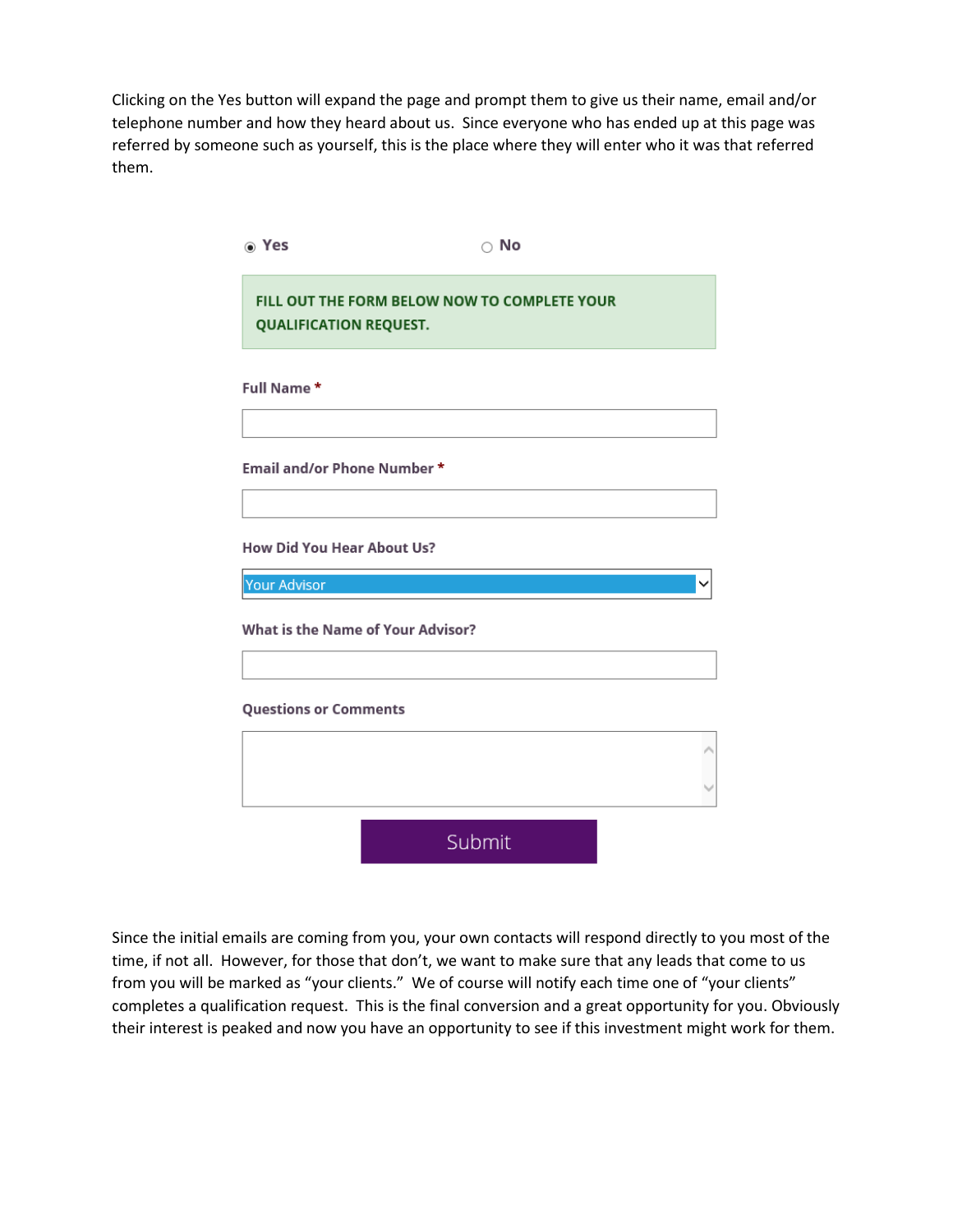**Step 5** –*One-on-One Consultation* option [\(http://reliantlifeshares.com/request-thanks/\)](http://reliantlifeshares.com/request-thanks/)

The *One-on-One Consultation* option allows a user to immediately schedule an appointment via TimeTrade, an on-line scheduling software. Again, our marketing experts have suggested we use TimeTrade to allow the user to schedule an immediate appointment while they're interested in learning more.

Each time we get a request for a *One-on-One Consultation* from one of your prospective clients, we will of course notify you and check to see if you want to participate. The *One-on-One Consultation* is a short 15 minute on-line demonstration via GoToMeeting whereby one of our licensed agents will demonstrate an example of how a \$50,000 investment into Life Shares works.



We will be in touch shortly.

Don't want to wait for us to contact you?

Use our online scheduler to directly schedule a phone consultation with us so you can ask any questions you may have, and learn more about Life Shares™ and how they work.

If you'd like to do some additional research on your own about Life Shares™ in the meantime, we suggest that you **click here for additional** information available on our website.

> **Schedule Phone Consult Now »**

Schedule Phone Consult Now >>



Legal Information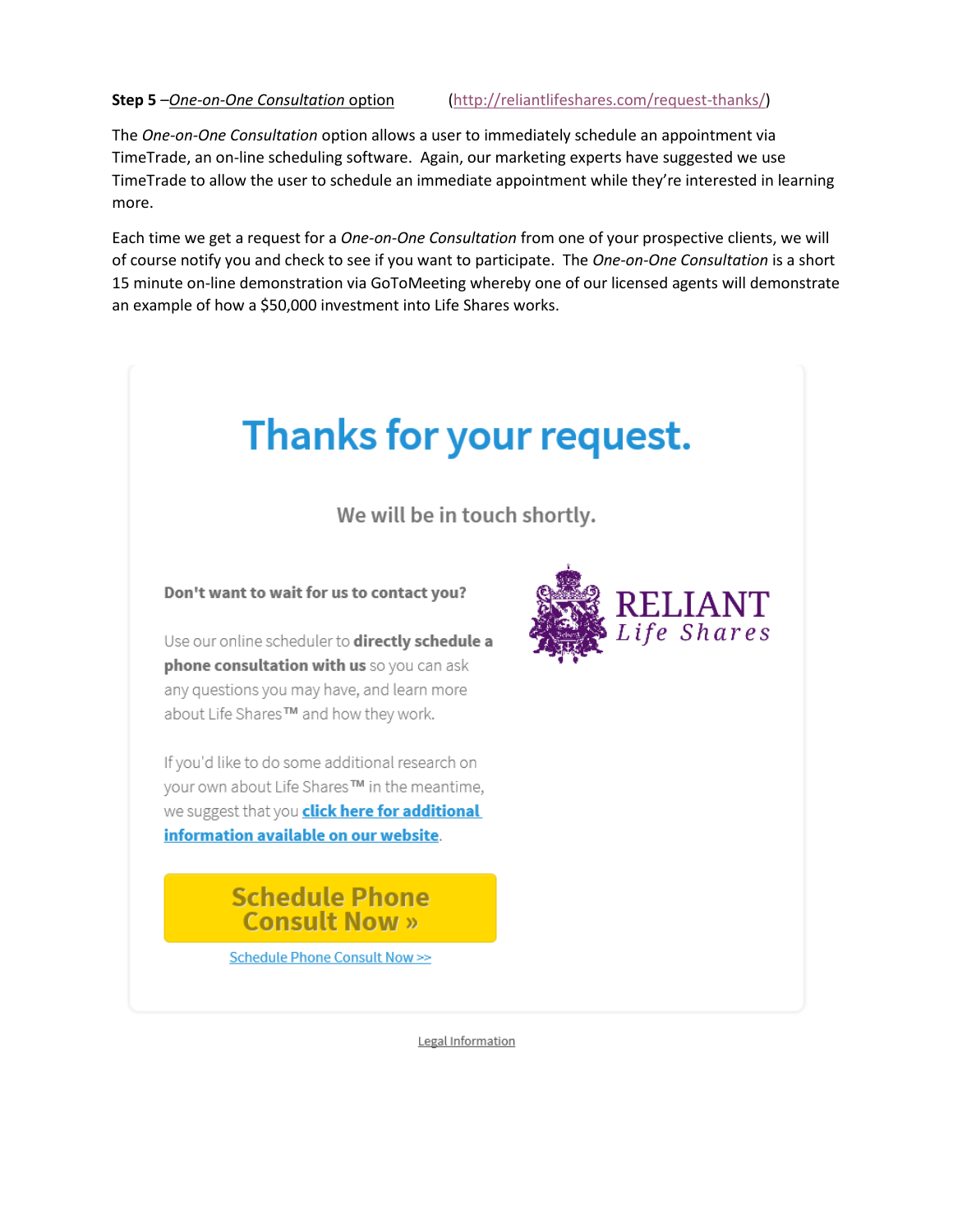Clicking on the "Schedule Phone Consult Now" button brings up TimeTrade allowing the user to immediately schedule a One-on-one consultation as can be seen by the screenshot below.



# **Select Date and Time**

| $\vert$ ><br>September 2014 |                              | <b>Month</b><br>Week         |                                   |                                          | Time Zone (-08:00) Pacific Time |                 |
|-----------------------------|------------------------------|------------------------------|-----------------------------------|------------------------------------------|---------------------------------|-----------------|
| Sun                         | Mon                          | Tue                          | Wed                               | Thu                                      | Fri                             | Sat             |
| 31                          | 1                            | $\sqrt{2}$                   | 3                                 | $\overline{4}$                           | $\sqrt{5}$                      | 6               |
| $\overline{7}$              | 8                            | 9                            | 10                                | 11                                       | 12                              | 13              |
| 14                          | 15                           | 16                           | 17                                | 18                                       | 19                              | 20              |
| 21                          | 22                           | 23                           | 24<br>7 Available $\sqrt{*}$      | 25<br>7 Available $\sqrt{ }$             | 26<br>7 Available $\sqrt{ }$    | 27              |
| 28                          | 29<br>7 Available $\sqrt{*}$ | 30<br>7 Available $\sqrt{*}$ | 7 Available $\sqrt{*}$            | $\overline{2}$<br>7 Available $\sqrt{*}$ | 3<br>7 Available $\sqrt{*}$     | $\overline{4}$  |
| $\overline{5}$              | 6<br>7 Available $\sqrt{*}$  | 7<br>7 Available $\sqrt{*}$  | $\,$ 8<br>7 Available $\sqrt{*}$  | $\,9$<br>7 Available $\sqrt{*}$          | 10<br>7 Available $\sqrt{*}$    | 11              |
|                             |                              |                              | $- - - -$<br>powered by timetrade |                                          |                                 | <b>Continue</b> |

**Commissions** – Having one of Reliant's agents conduct a *One-on-One Consultation* with one of your prospective investors will not affect your commission rate. Reliant is happy to assist you in any way it can and views this a "team effort."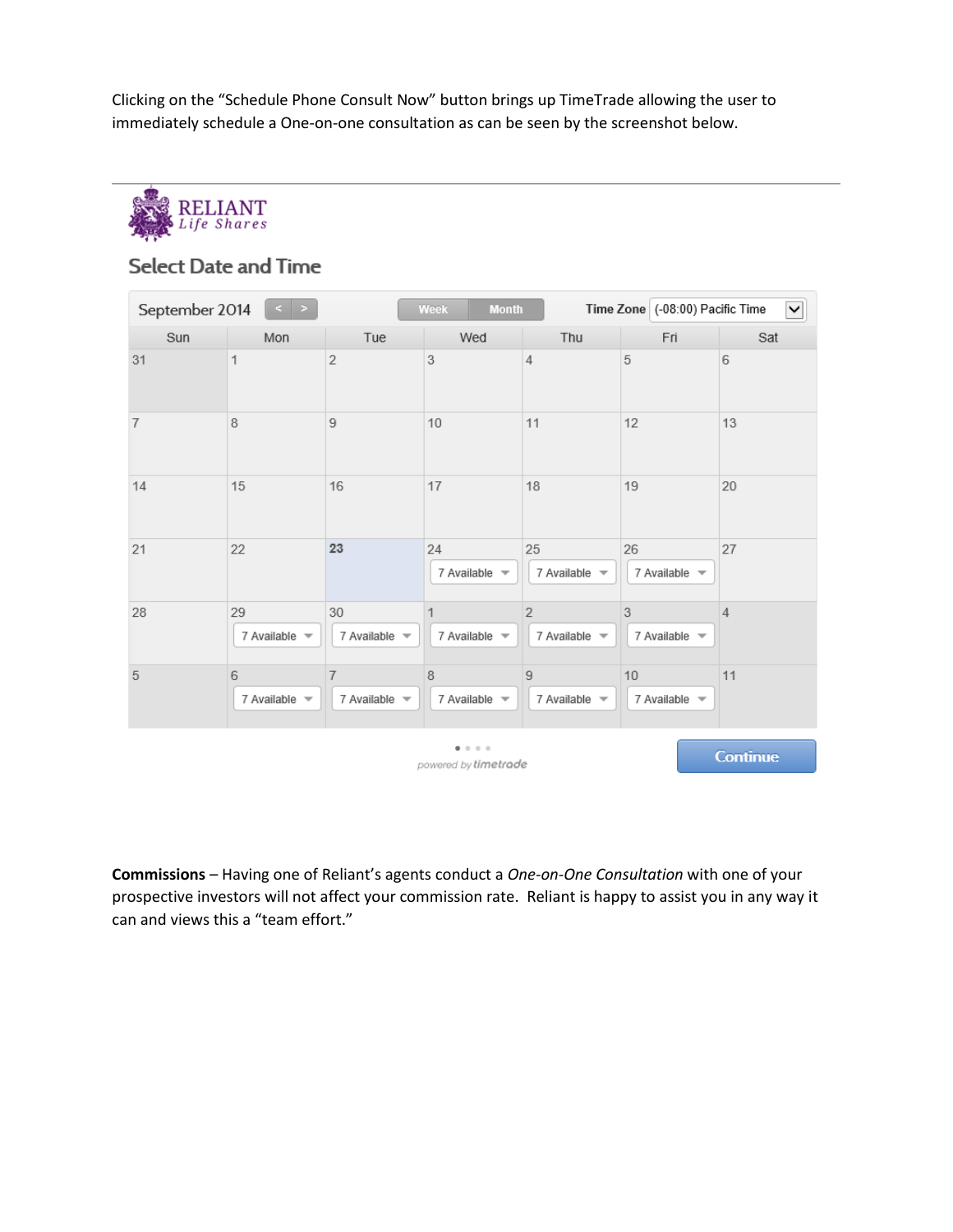**Step 6** – More Info Page [\(http://reliantlifeshares.com/more-info/\)](http://reliantlifeshares.com/more-info/)

The *Life Shares™ Library* option allows the user to explore and learn more about Life Settlements on their own and at their own pace.

We've received your information, and<br>someone will reach out to you soon. Until then, you may view our additional resources below.

|  |  |  | View our Life Shares™ Libary |  |
|--|--|--|------------------------------|--|
|  |  |  |                              |  |

Read Our Life Settlements White Paper

Watch Our In-Depth Investor Education Video

**Learn More About Life Settlements** 

Learn More About Life Shares™

#### Your Relationship with Reliant Life Shares

We appreciate that you've spent a considerable amount of time and money, both on your own and through trusted advisers, pursing your financial goals. With that in mind, we have designed our "landing page" into two distinct groups:

Informed Investors: Those who want to explore Life Shares™ and learn the pros and cons of this alternative asset class independently on your own. You will have unlimited access to our complete educational library of short video segments which break down each subject of Life SharesTM in easy to understand segments. You can also request full color brochures, our White Paper as well as a recent study published by the London Business School. This is where most people start.



Life Shares provide safety of principal with double-digit return potential



#### Conclusion

Our initial test results are very encouraging. Most users quickly grasp that a Life Settlement is a unique alternative asset that they haven't heard about. Many users have commented that they like the fact that this investment might provide double-digit returns while avoiding stock market risk. The majority of users were genuinely interested and wanted to learn more and requested the One-on-One Consultation Option.

If you have any questions on how to get started, please contact Scott Grady at 818-788-1904 (office), 310-702-7138 (cell) or email: [Scott@ReliantLifeShares.com.](mailto:Scott@ReliantLifeShares.com)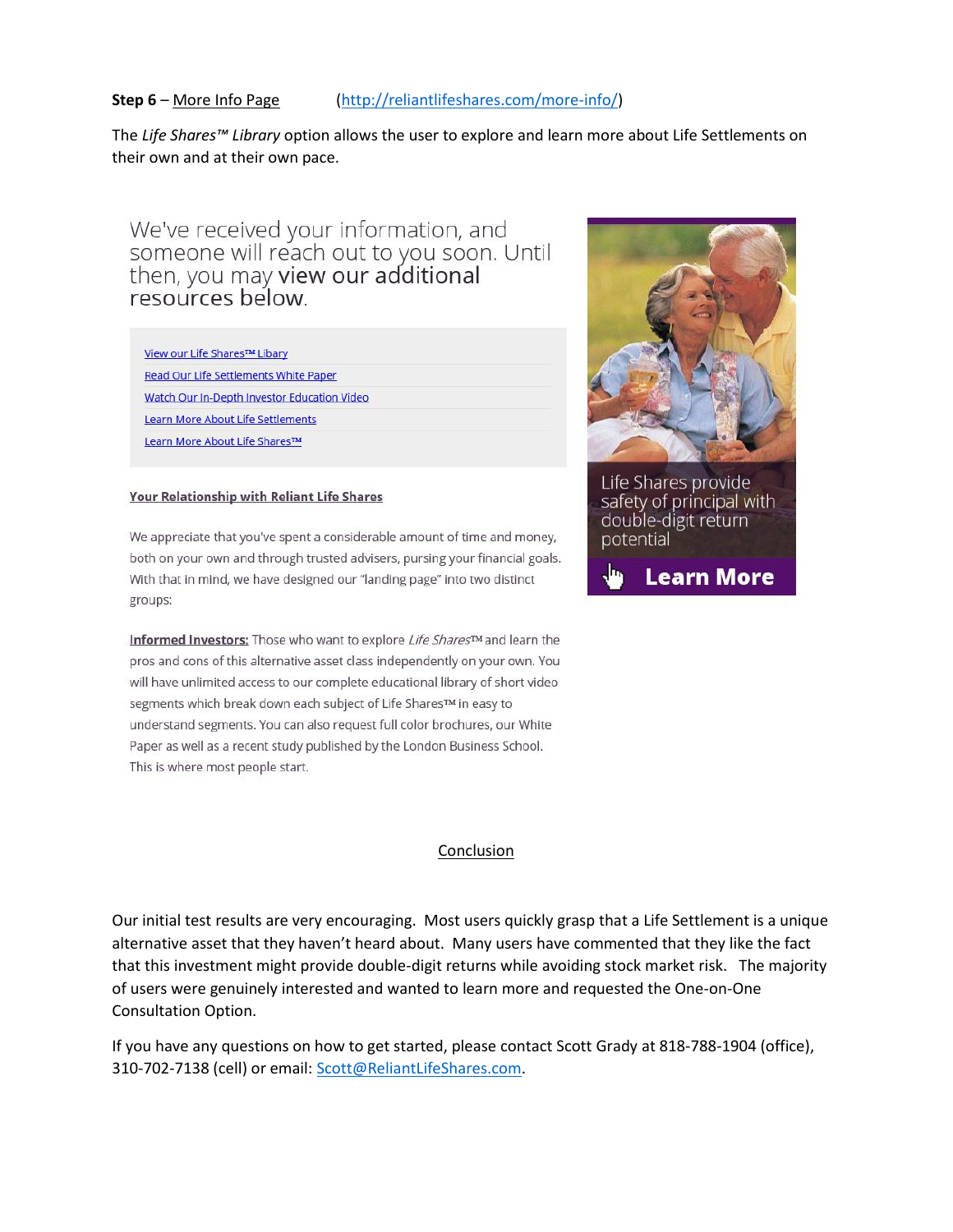# **10 Auto-Responder Emails**

**Email #1**

Purpose: Opt-In Delivery

### SUBJECT: The Video You Requested…

Hello [fname],

Thanks for requesting more information about Life Settlements and Life Shares™ investing.

Here's the link to the free video that you've already heard about in case you haven't yet received it >>>>> http://reliantlifeshares.com/buffettvideo/

Investing in Life Settlements through Reliant Life Shares™ is an incredible opportunity that I hope you are willing to learn more about.

Unlike traditional investment vehicles, Life Shares™ investing minimizes risk and maximizes returns.

No—you aren't going to see crazy 20% or 30% returns on your investment.

You've seen plenty of offers and opportunities that promise that type of investment opportunity. You know too well that anytime you hear about massive returns like that with minimal risk you're looking at a deal that's too good to be true.

What we are talking about right now—and what the video you requested shows you—is that 10% to 14% growth without the risk of traditional market investing is possible.

We're excited to talk more about Life Shares™ investing.

It's the same type of investment strategy that gurus like Warren Buffet are loading into their portfolio to secure steady gains while weathering the instability of traditional investments in today's market.

Don't miss our next email—we've got a tip that's sure to change your investing perspective.

And don't forget to check out the video you requested here >>>>> http://reliantlifeshares.com/buffettvideo/

To your investing success,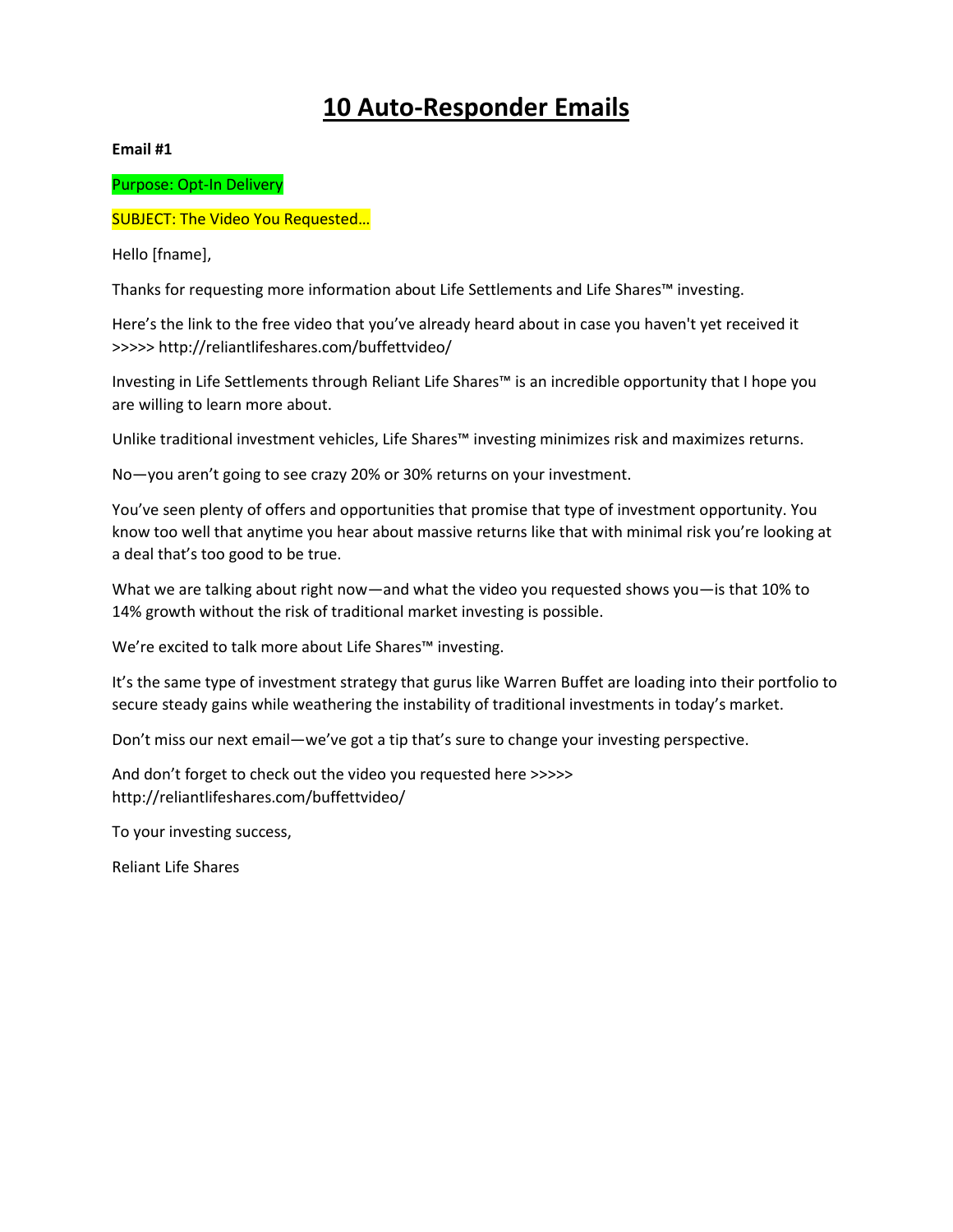#### Purpose: Emotional Hook

#### SUBJECT: How Safe Is Your Investment Portfolio?

Hi [fname],

I'm sure by now that you have already seen the perspective altering video that discusses the Life Settlement investing strategy that everyone in the investment world is talking about right now.

If you haven't, be sure to take a look at the link here >>>>>> http://reliantlifeshares.com/buffettvideo/

One thing that you have to accept right now, if you haven't already, is that today's stock market is never going to be the same as it once was.

Yes, things are on the rebound.

But the question is, How long will it last?

If you're asking yourself this question, you're not alone.

Many of the biggest names in the investment industry are privately moving investments away from traditional investment vehicles and toward life settlements

Why?

Because the returns on life settlements and the shares you can buy in a life settlement do not have the same forces driving them.

In fact, there is only one true force behind life settlements—and that is the benefit that settling a life insurance plan can have for the person who is insured.

As long as people are buying life insurance and as long as they need money, there will be life settlements.

The brilliant thing about this market is that it is only capped by the number of people who are getting older, who have life insurance plans, and who need to settle them for cash. With over 10,000 people turning 65 each day the stage is set for continued growth.

And when you think about that—you'll realize why the most successful investors in the world (including Warren Buffett and Blackstone) are investing in life settlements right now.

It's because they know that the stock market is unstable, and life settlements are controlled by the two things that everyone needs to think about—money and end of life decisions.

To your investing success,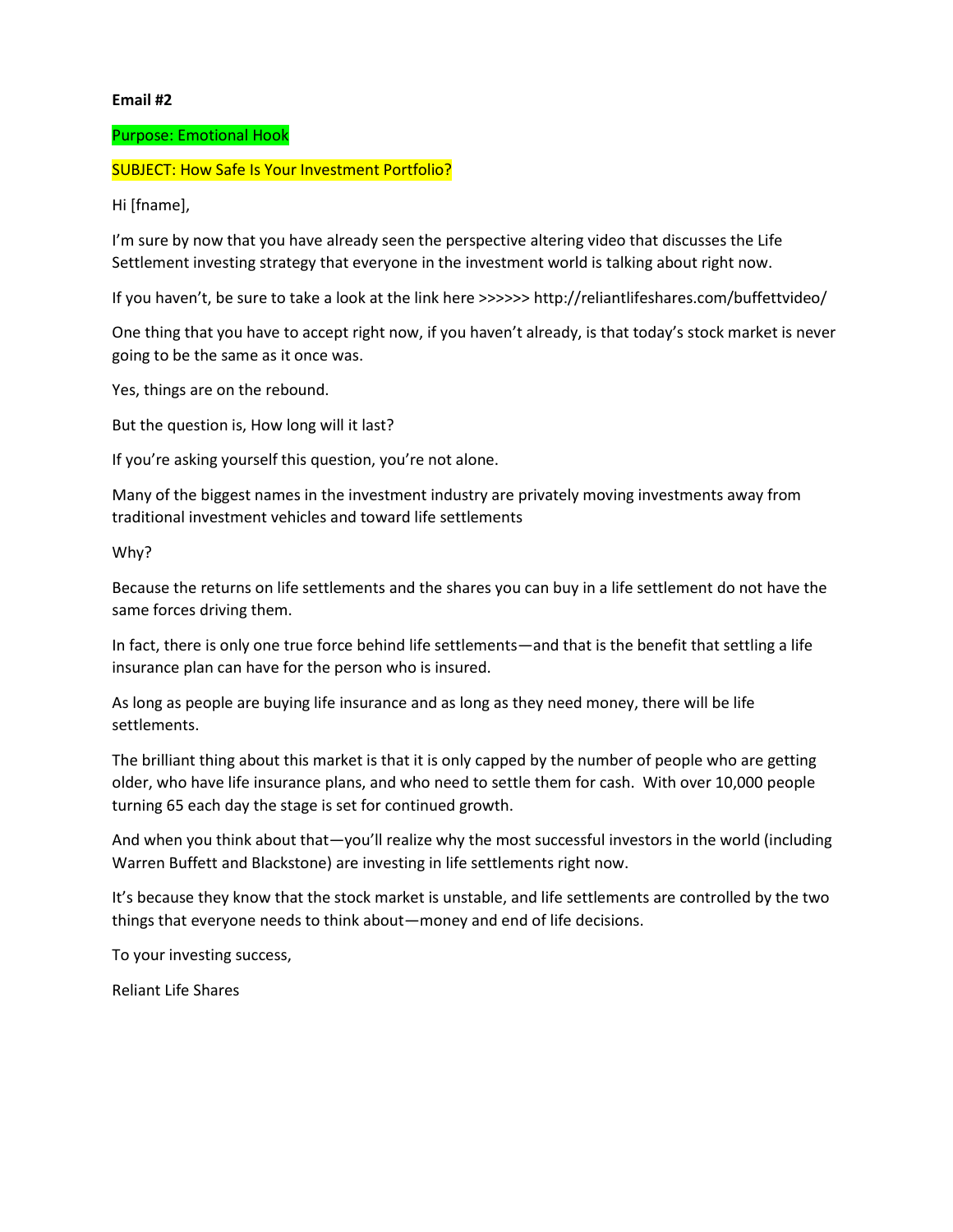#### Purpose: Strong Emotional Trigger

SUBJECT: If You've Lost Money in This Market…

Hi [fname],

It's been six years since the financial crisis of 2008 and we still don't know when our economy will recover.

What are your true investment options? Bank accounts are offering next to nothing. Bank CDs? Maybe 1% if you are lucky.

What was the go-to investment vehicle 10 years ago? Real estate. You've seen plenty of people pour money into it, I'm sure you've at least heard about it. And what happened? The mortgage crisis completely collapsed that market.

Plenty of people went to precious metals including GOLD recently. Turns out, they even got to gold too late. It's been on the decline since 2011.

If you've lost money in this market, you're not alone. Even if you were well diversified.

The crisis and collapse of 2008 hit everyone hard and you can still feel the results.

The fact is, no one knows when economic recovery is really going to happen and plenty of the best economists are saying that it might be decades before the economy completely rebounds.

Right now, traditional investing in the stock market can't help you. The phrase "well diversified portfolio" just simply doesn't exist anymore.

Traditional investments in the stock market aren't as effective as they used to be and that's why the "Smart Money" is moving towards alternative investments.

And right now, we're watching as investors on Wall Street move to a hidden investment strategy that rapidly grew throughout the entire financial crisis.

Remember the video that you watched before about life settlement investing? What it left out is that since 2000 the life settlement investing industry grew by BILLIONS as all of the other investment options available completely fell through the floor.

When compared to stocks, bonds and hedge funds, the AAP Life Settlement Index SOARED over the last few years. Just take a look at the chart on our website here >>>>>> http://reliantlifeshares.com/investor-returns/

Anyway, I just wanted to give you something to think about.

To your investing success,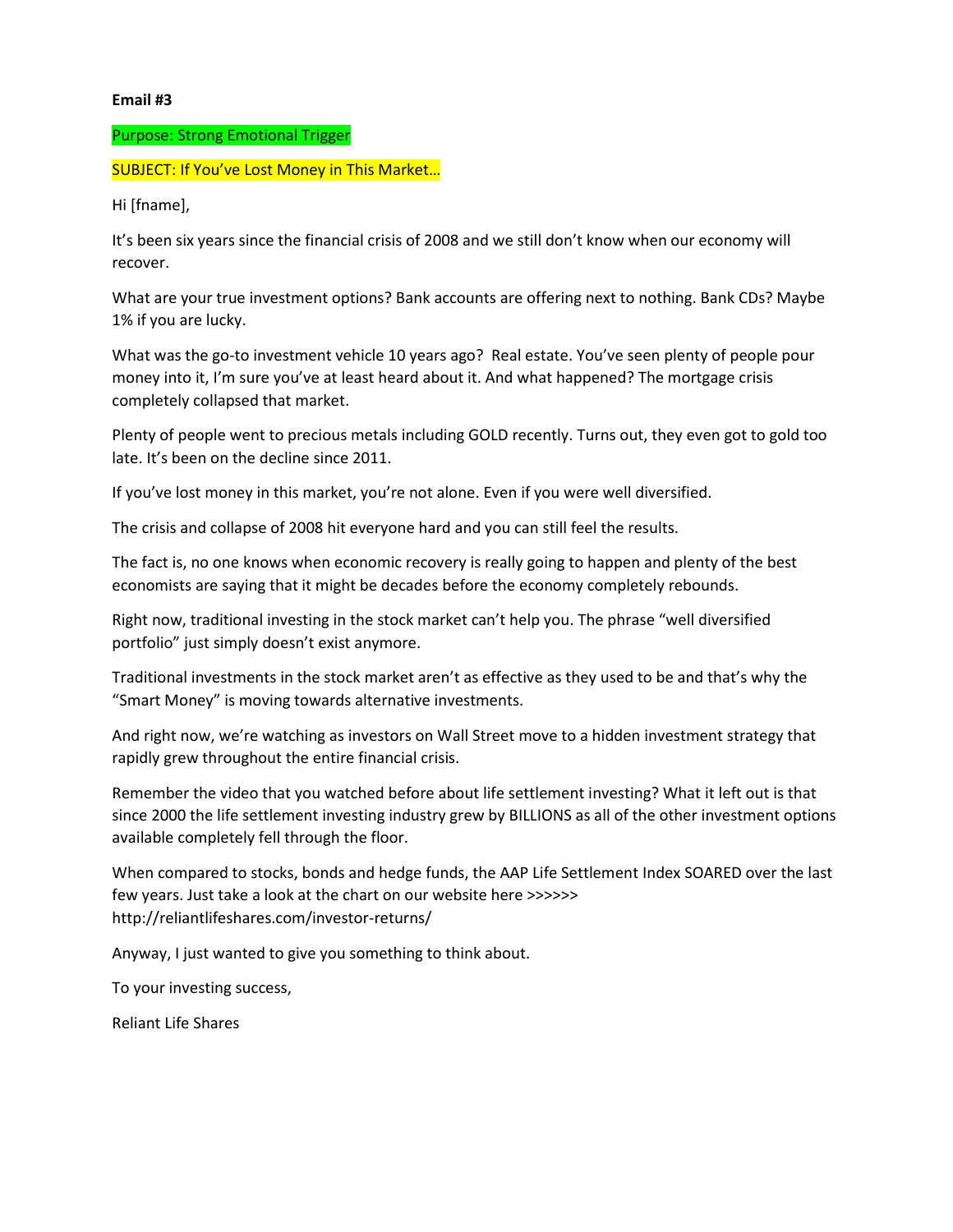#### Purpose: More Information/Solution to Emotional Hook

SUBJECT: Here's An Investment That GREW in 2008

Hello [fname],

The S&P 500 peaked in October of 2007. By February of 2009, it had fallen 53%.

Think about that for a minute.

In just six months during that time frame it fell 42.7%. That's almost as bad as the biggest drop in history—the six months ending in June of 1932 (a 45.44% drop).

If you had all of your money in the S&P 500—and some people did—by February of 2009 you would have lost almost one half of your principal.

Very few investments provided returns on principal during the crisis that occurred between 2007 and 2009.

Life Settlements were one of them.

The AAP Life Settlement index tracks the performance of life insurance investment funds in the United States.

Take a look at the performance of the AAP Life Settlement Index compared to the S&P 500 and other popular investments >>>>>> http://reliantlifeshares.com/investor-returns/

You'll see that the AAP Life Settlement index is the ONLY investment that provided growth during the most turbulent economic crisis we've seen.

Why?

It's because life settlements are "uncorrelated" which means that are not tied to any other market.

Life settlements are a "defensive investment."

Regardless of what happens in other asset classes, such as stocks, bonds, real estate and commodities, nothing will change the fact that senior citizens with significant medical impairments are going to pass away and multi-billion dollar life insurance companies are going to pay out on those polices upon maturity.

That's why the most successful investors in the world are investing in life settlements right now to protect their portfolios. If you want to know more details, don't miss our next email.

To your investing success,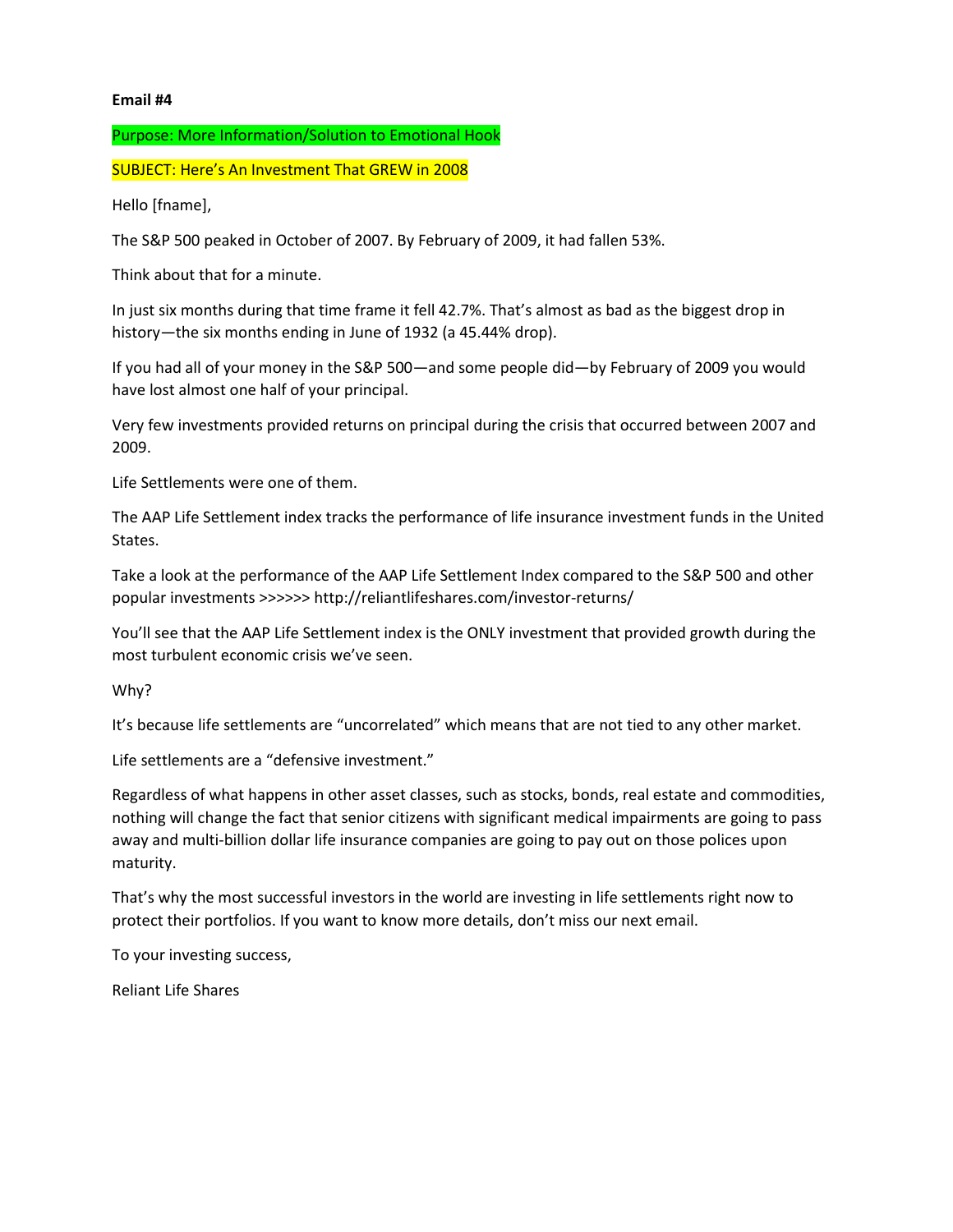#### Purpose: Call to Action

## SUBJECT: Double-Digit Returns, Limited Risk

Hello Again [fname],

Are you looking for the possibility of double-digit returns without worrying about the risk of traditional investment vehicles?

This is your opportunity.

You've been learning more about Life Shares™ investing and the opportunities it presents—especially during turbulent economic times.

If you want to get more information, contact Reliant Life Shares by completing the information form you'll find on here >>>>>> http://reliantlifeshares.com/request-information/ .

All you have to do is provide your contact information. Filling out the form gives you no obligation to invest a single penny.

What it does do, is put you in contact with someone who can explain more about Life Settlements and Life Shares™ investing and how it works.

Here's what's going to happen next…

We're going to send 5 more emails to explain why Life Shares™ investing is one of the most important financial decisions you can make in your investing career.

Even if you aren't sure you need a new investment strategy right now, you should take a look and read each email.

And if you want more information right now, head over to our website and complete the information request form here >>>>> http://reliantlifeshares.com/request-information/

We look forward to hearing from you.

To your investing success,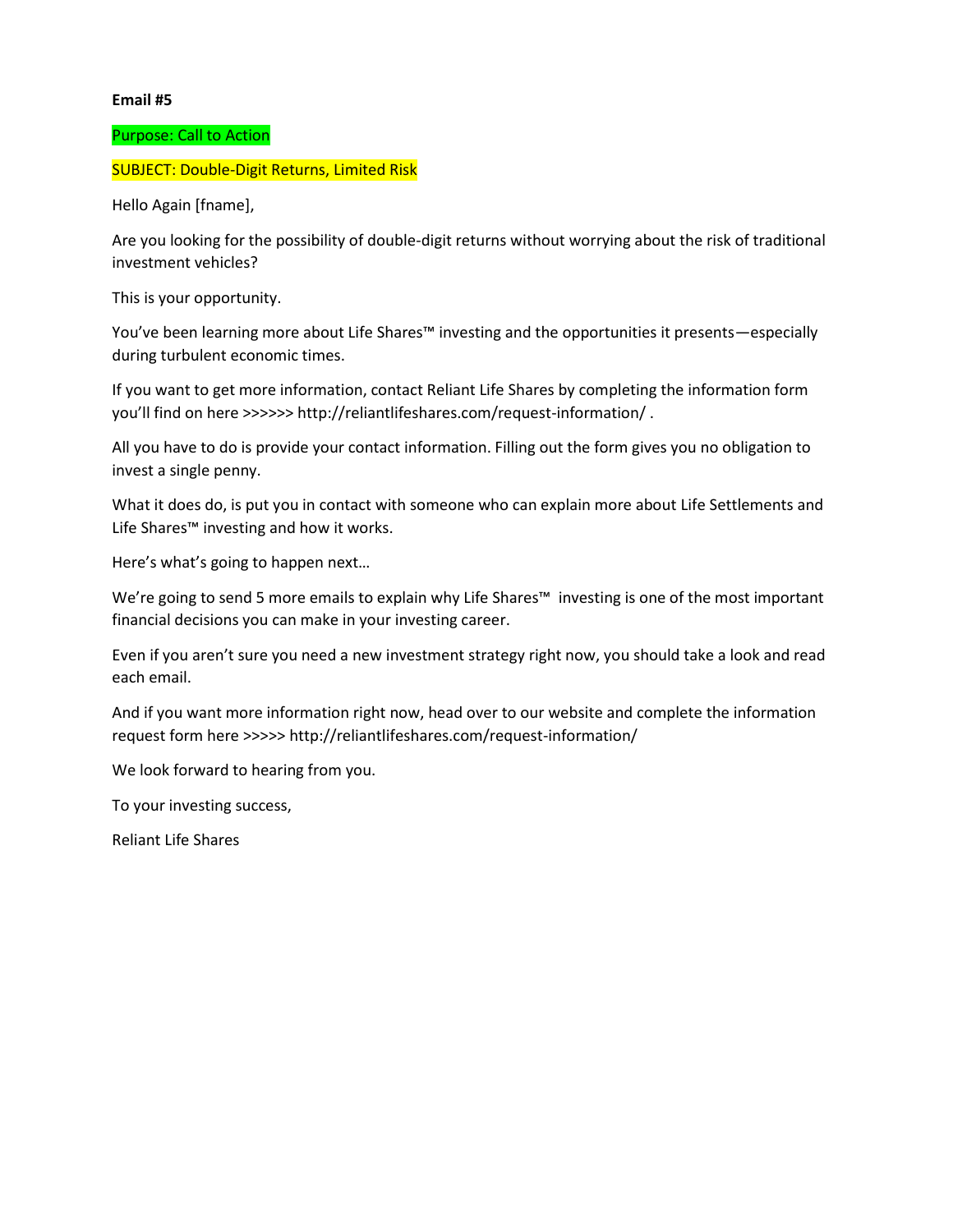#### SUBJECT: How It Works [Email 1 of 5]

Hi [fname],

By now, you've got to be interested in Life Shares™ investing. It's a growing industry because now individuals like you can participate in it and it's one of the ONLY investment classes that weathered the 2008 financial crisis.

If you're still skeptical, let's talk about a case study right now so that you can learn how it works…

Let's start with an 80 year old male senior who was recently diagnosed with cancer and has a \$2,000,000 life insurance policy. The senior has paid premiums in the amount of \$100,000 (5% of the face value) for the past 5 years.

Unfortunately, and like most seniors, the person in our case study cannot afford to make the 6th premium payment in the amount of \$100,000. They have run out of savings, didn't save enough for retirement or premium payments and are now facing additional living expenses that they can't pay for without surrendering the policy.

They have two choices: (A) Surrender the policy for \$75,000 or (B) Sell the policy to a company like Reliant Life Shares™ for \$600,000.

The senior we're talking about chooses option B and sells the policy for \$600,000. Selling the policy to a third party for more than the surrender value but less than the death benefit is known as a "Life Settlement."

Not only is the senior happy, but so are the senior's children, who are glad their father didn't lose \$425,000 (\$500,000 in premiums paid, less the \$75,000 surrender value).

Reliant puts the newly purchased policy into a Trust administered by Christiana Trust. Reliant will now make the \$2M policy available to its investors.

This is where you come in.

Reliant will raise \$100,000 from 10 investors for a total of \$1,000,000. When the policy matures, let's say in 7 years, the \$2M death benefit will be divided equally among the 10 investors.

The investor's \$100,000 has now matured into \$200,000, thereby giving them a 100% Fixed Return. By increasing the principal investment amount of \$100,000 into \$200,000 over a 7 year period, means that you as the investor had an Annual Percentage Yield (APY) of 14.2%.

Investing in fractional portions of the \$2,000,000 policy are known as "Life Shares™."

Life settlements work two ways.

First, they provide money for seniors who need to sell their life insurance policies but don't want to settle for a low cash surrender value offered by the insurance company.

Second, life settlements provide a low volatility - "sleep at night" - investment option for investors who are looking to make returns higher than 10% without taking a risk in the stock market.

It's a market that works for you - the investor and works for people looking to sell a life insurance policy they don't need or can no longer afford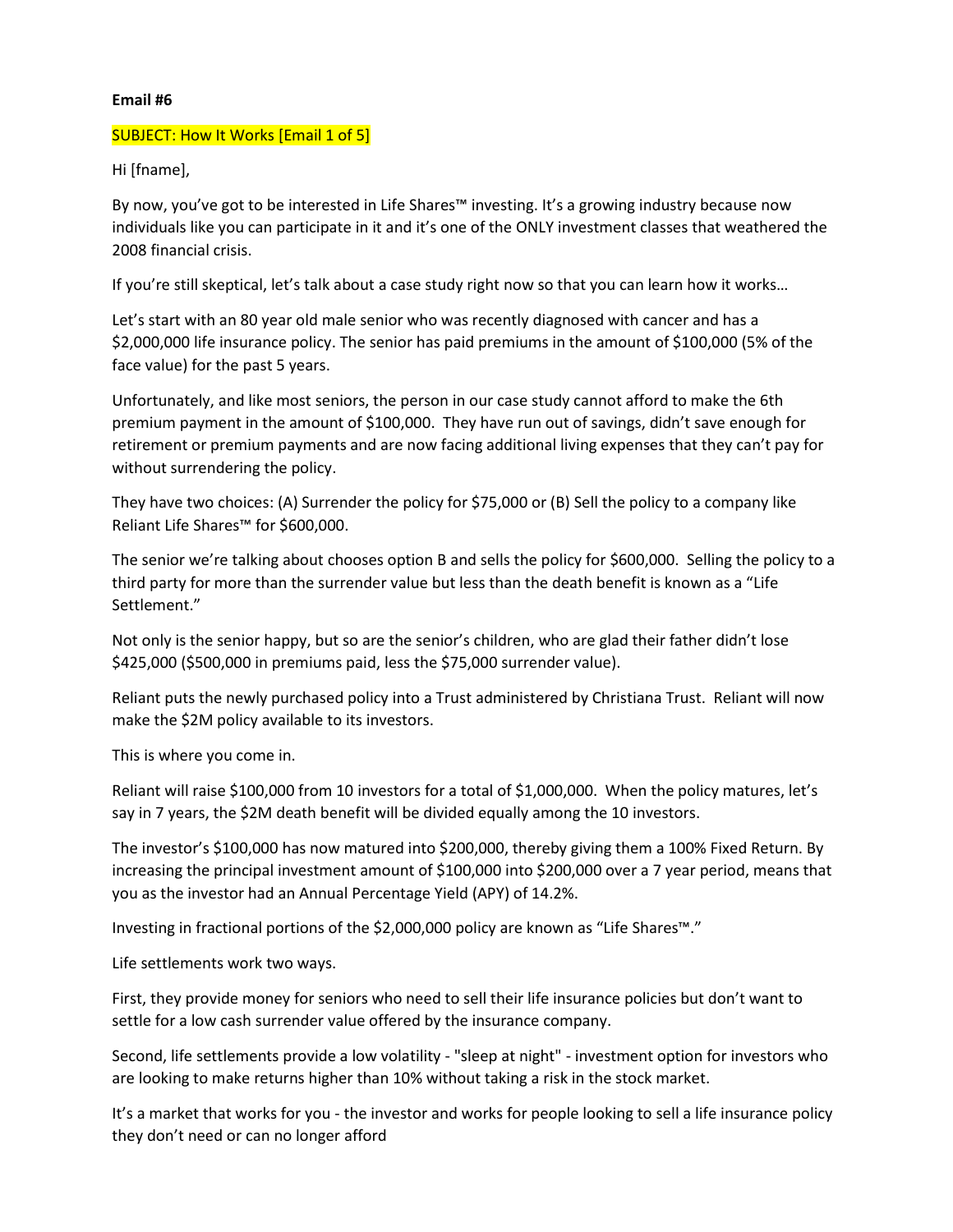Don't miss our next email, we'll share several academic studies that discuss life settlements.

And if you are ready to learn more or talk to an investment professional with Reliant Life Shares™, complete the information form here >>>>> http://reliantlifeshares.com/request-information/

To your investing success,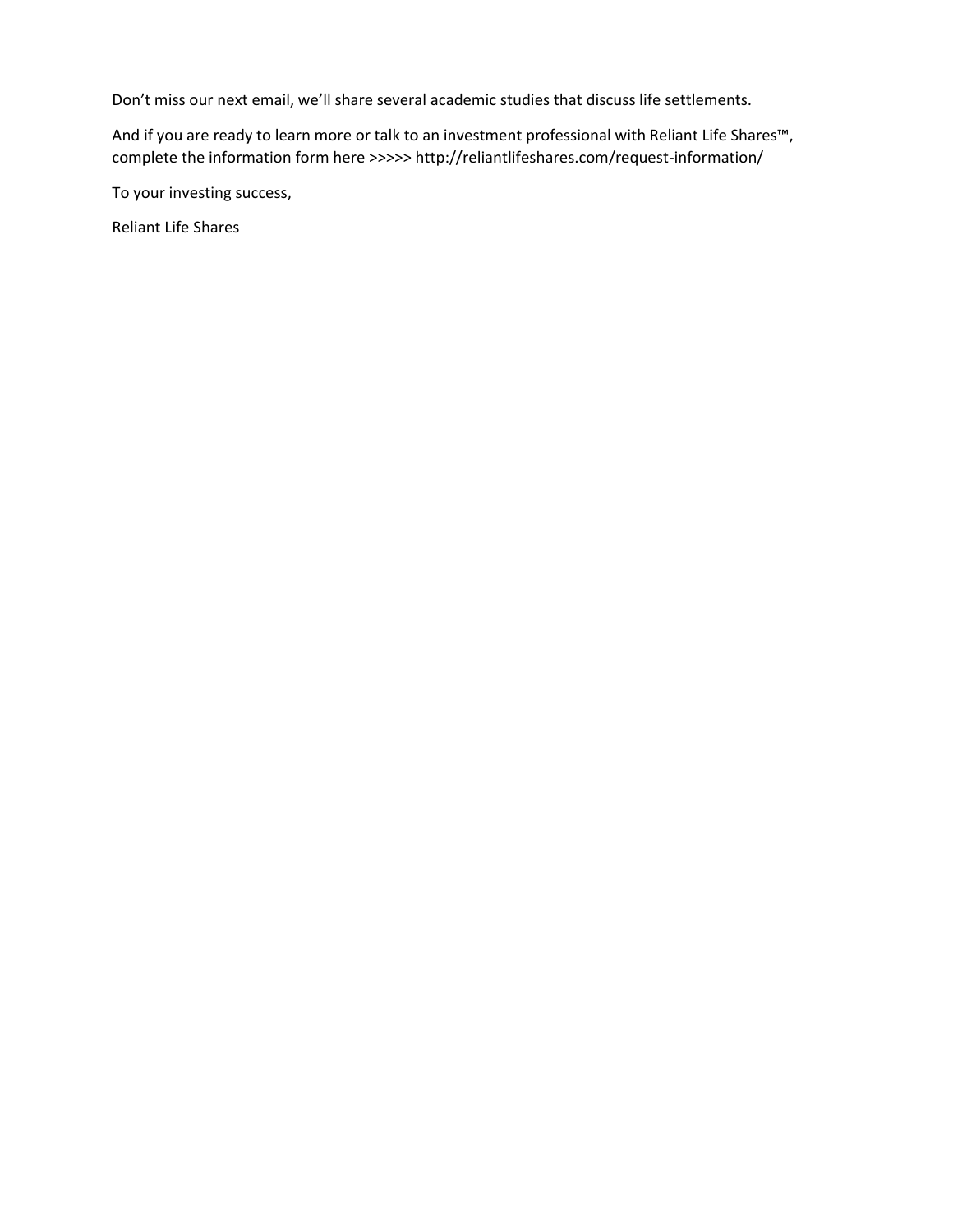#### SUBJECT: Market Stability [Email 2 of 5]

Hello [fname],

The last email focused on precisely why the life settlement market isn't going anywhere. This email is going to focus on growth.

The fact is that more and more people are realizing that they can sell their life insurance policies on the secondary market through a life settlement and get more money than accepting a "cash surrender" offer from their life insurance company … 360% more on average per The Wharton Business School.

As an investor, that's good news for you.

It's good news that's supported by academic research and data that proves life settlement investing is one of the most secure investment types available today.

Neil A. Doherty and Hal J Singer, in "The Benefits of a Secondary Market for Life Insurance Policies," detailed the impact of the secondary market for investors in their 2009 study.

They postulated continuing growth for the secondary market investment class—growing to \$150 billion in the next decade and continuing to grow with double-digit returns for investors.

Why are returns so high?

It's a principle called lapse-based pricing.

Insurance companies make money because most of the time they collect premiums and never have to pay the death benefit because the policy lapses. A staggering 90% of life insurance policies lapse or surrender without ever paying a death benefit.

Insurance companies price premiums to account for this. Because they know they will never have to pay a death benefit 90% of the time, they price the initial premiums extremely low to attract new insureds. For investors buying settlements, this means that rates of return are high because the annual cost to keep the policy in force is low.

None of the other investment strategies that you see and hear about can offer this type of investment security and return.

You see a TON of advice—from sure fire hot sheets and stock letters to the tips and strategies that bigname investors use.

This is the one investment vehicle that investors are using to make double digit returns without having to worry about market volatility.

If you're ready to start learning more, complete the information request form here >>>>> http://reliantlifeshares.com/request-information/

To your investing success,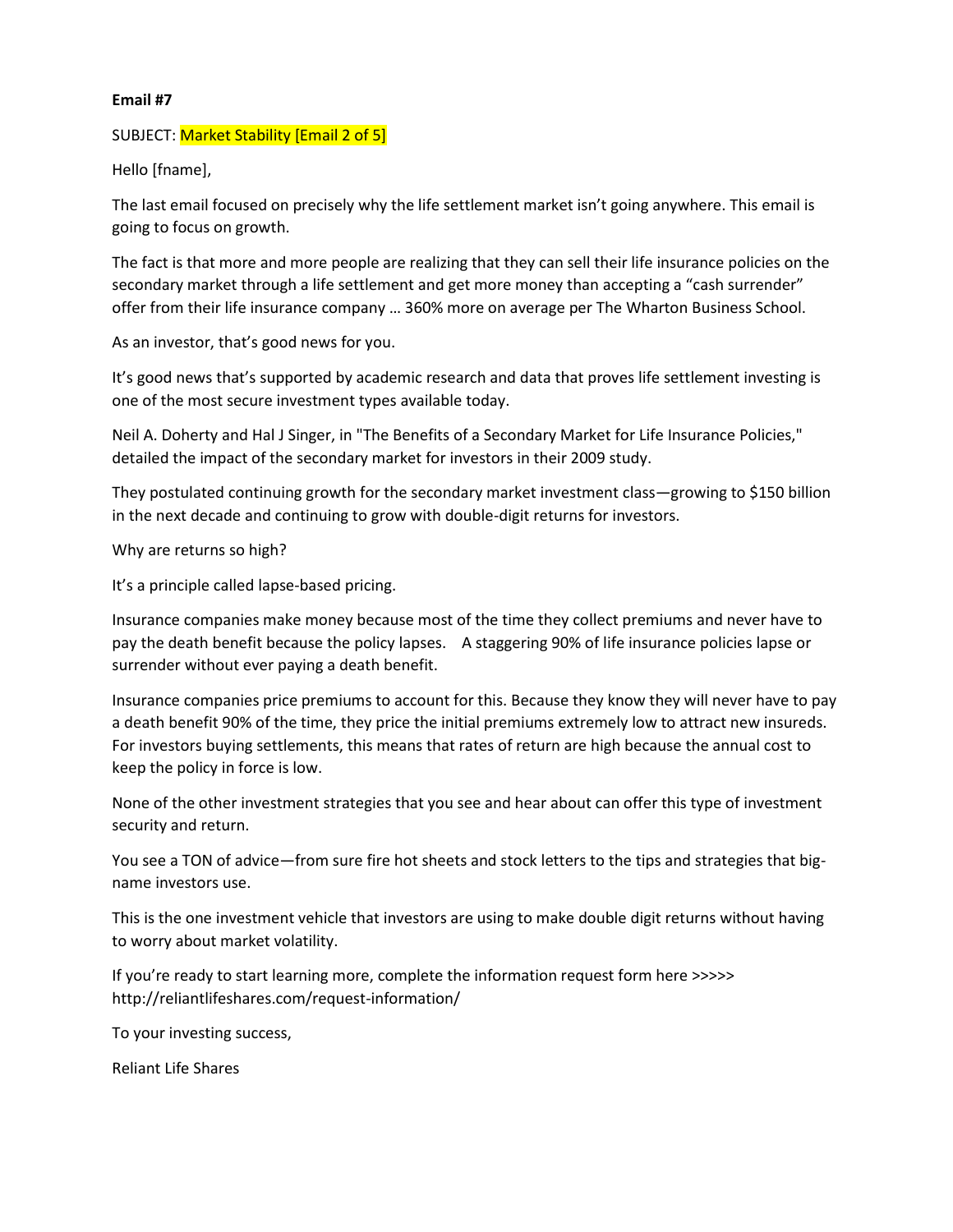#### SUBJECT: Market Growth [Email 3 of 5]

Hello [fname],

The last email focused on precisely why the life settlement market isn't going anywhere. This email is going to focus on growth.

The fact is that more and more people are realizing that they can sell their life insurance policies on the secondary market through a life settlement and get more money than accepting a "cash surrender" offer from their life insurance company … 360% more on average per The Wharton Business School.

As an investor, that's good news for you.

It's good news that's supported by academic research and data that proves life settlement investing is one of the most secure investment types available today.

Neil A. Doherty and Hal J Singer, in "The Benefits of a Secondary Market for Life Insurance Policies," detailed the impact of the secondary market for investors in their 2009 study.

They postulated continuing growth for the secondary market investment class—growing to \$150 billion in the next decade and continuing to grow with double-digit returns for investors.

Why are returns so high?

It's a principle called lapse-based pricing.

Insurance companies make money because most of the time they collect premiums and never have to pay the death benefit because the policy lapses. A staggering 90% of life insurance policies lapse or surrender without ever paying a death benefit.

Insurance companies price premiums to account for this. Because they know they will never have to pay a death benefit 90% of the time, they price the initial premiums extremely low to attract new insureds. For investors buying settlements, this means that rates of return are high because the annual cost to keep the policy in force is low.

None of the other investment strategies that you see and hear about can offer this type of investment security and return.

You see a TON of advice—from sure fire hot sheets and stock letters to the tips and strategies that bigname investors use.

This is the one investment vehicle that investors are using to make double digit returns without having to worry about market volatility.

If you're ready to start learning more, complete the information request form here >>>>> http://reliantlifeshares.com/request-information/

To your investing success,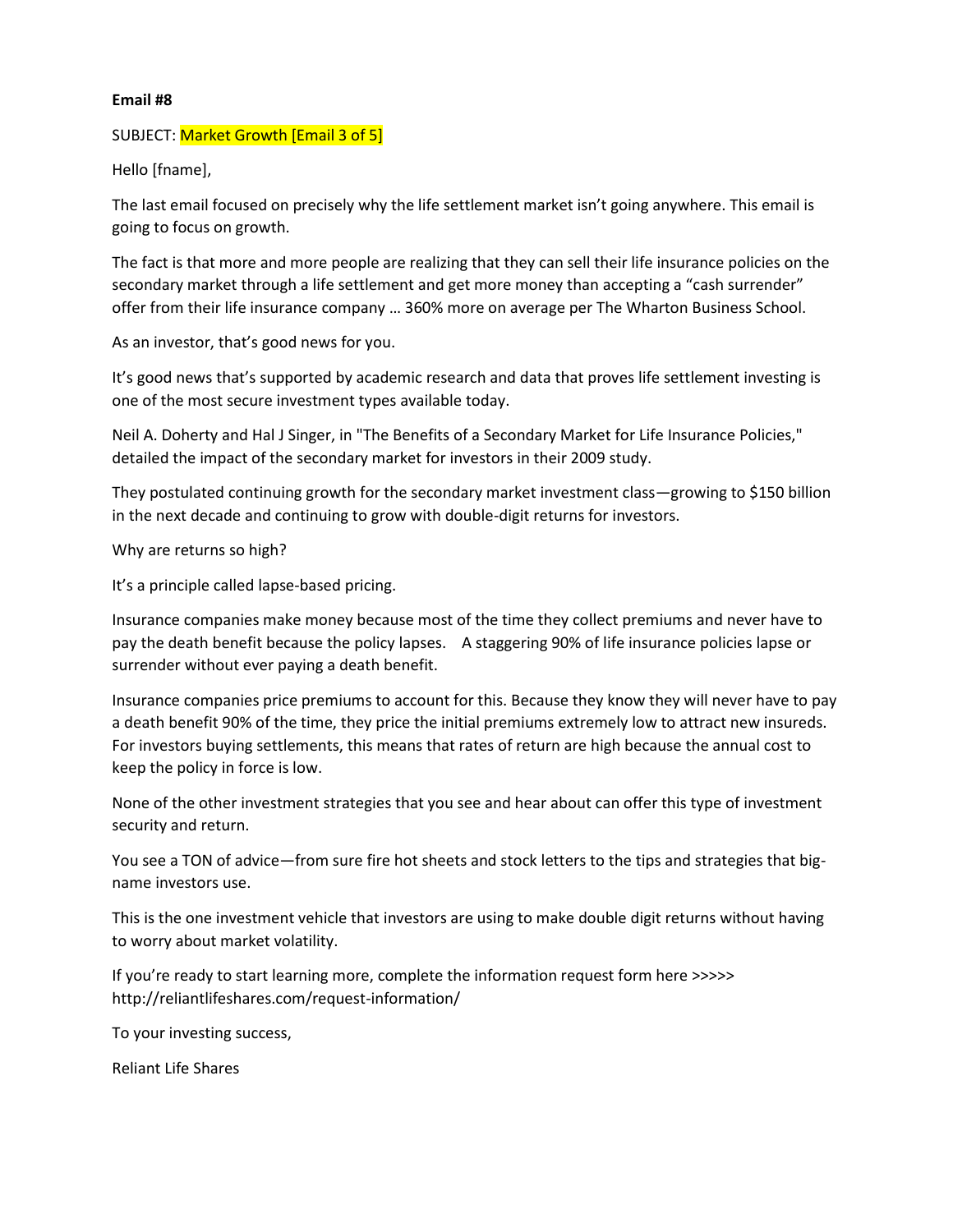#### SUBJECT: Investing In Action [Email 4 of 5]

Hello Again [fname],

Let's talk about what making double digit returns with a low risk investment option looks like.

Here's how investing with Reliant Life Shares™ works:

Step 1: Cash Fund or IRA Investment—You start with IRA funds or cash that you set aside to invest in Life Shares™ investing We recommend starting out small … don't invest any more than 10% of your investable assets into Life Shares™.

Step 2: Trust Deposit and Policy Selection – Your money is deposited into a premium reserve account held in trust and you select the policy or policies that you want to invest in. Your Reliant Life Shares™ professional will help you select polices for Life Shares™ investing.

Step 3: Premium Reserve Payments – The trust pays premiums for your portion of the life insurance policy that you invested in. You are issued a Beneficial Interest Certificate to identify your interest in the policy or polices you invested in.

Step 4: Insured Passes – Once the insured passes, the trust files a claim with the insurance company.

Step 5: Payment To You – The trust pays you your pro-rata share of the proceeds from the policy plus any unused premium funds left in your account.

That's how investing in Life Shares™ works.

If you're interested in learning more about how this opportunity can help you experience double digit returns, click here and complete the information form >>>>>>> http://reliantlifeshares.com/requestinformation/

Obviously, trusting the firm that you are working with matters.

That's what we're going to talk about in our next email.

To your investing success,